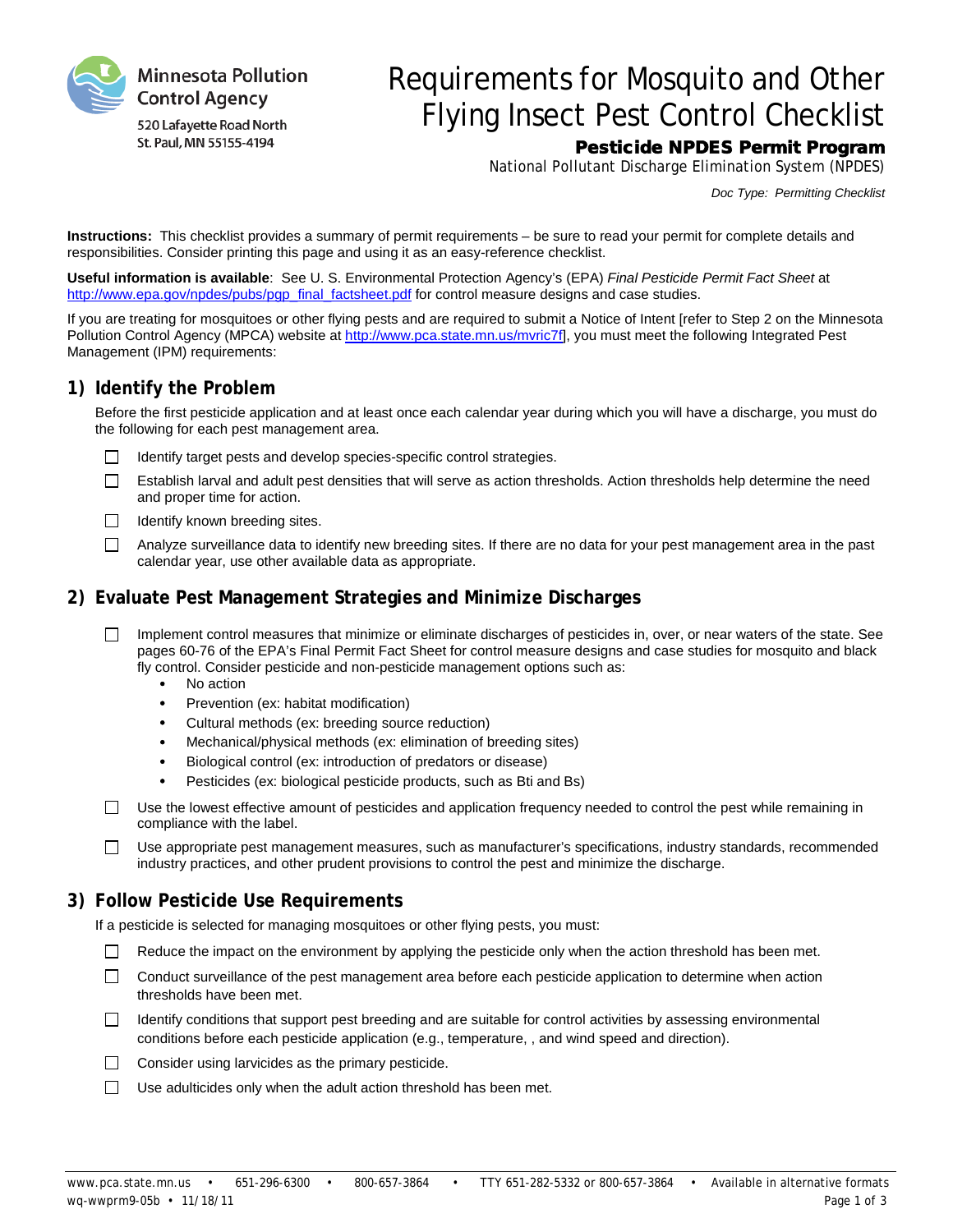# **4) Report Adverse Incidents**

Refer to Step 6 on the MPCA website at<http://www.pca.state.mn.us/zihyc83> for more detailed reporting information. If you are aware or are made aware of an Adverse Incident – such as distressed or dead plants or animals – which may be the result of your pesticide application, you must:

- Immediately notify the Minnesota Duty Officer at 651-649-5451 or 800-422-0798. П.
- П. Submit an *Adverse Incident Report* within 15 days. The MPCA has developed an *Adverse Incident Report* form for you to use (found on the MPCA website at [http://www.pca.state.mn.us/publications/wq-wwprm9-02.doc\)](http://www.pca.state.mn.us/publications/wq-wwprm9-02.doc).
- If you determine that the adverse incident was not a result of your pesticide application, submit a justification letter or  $\Box$ email to the MPCA within 15 days.

*Note: These Adverse Incident reporting requirements are in addition to those required by Federal Insecticide, Fungicide, and Rodenticide Act.*

# **5) Keep Records**

You must keep the following records at the address submitted on the Notice of Intent. The information must be documented within 15 days of pesticide application and must be retained for five years. An asterisk indicates information that is also required in the Annual Report (refer to Step 7 on the MPCA website at [http://www.pca.state.mn.us/qzqhc84\)](http://www.pca.state.mn.us/qzqhc84).

- A copy of the Notice of Intent submitted to the MPCA.
- $\Box$ Your assigned permit tracking number.\*
- Any correspondence exchanged between you and the MPCA.
- $\Box$ Records of the acres or linear miles treated and/or amount of concentrate pesticide applied (in gallons) to demonstrate if your discharge exceeds the Threshold(s).
- □ A copy of any Adverse Incident Reports
- $\Box$  Rationale for any determination that reporting of an Adverse Incident was not required.
- $\Box$  Target pests identified.\*
- $\Box$  Pest density prior to pesticide application.
- $\Box$ Water bodies, either by name or by location, to which you discharged pesticides. Consider recording latitude and longitude, too, since it is required on the Annual Report.\*
- Quantity of each pesticide product applied to each treatment area. П.
- $\Box$  Whether visual monitoring was conducted and if not, why not.
- $\Box$ Any unusual or unexpected effects on non-target organisms.
- $\Box$ Documentation of equipment cleaning, calibration, and repair (only if the Decision-maker is also the Applicator).

The following records kept by the applicator are required by the Minnesota Department of Agriculture and by this permit. If application is done by a for-hire applicator, the applicator is required to give you a copy of these records:

- $\Box$ Name of applicator (individual and company), including license number and company address.
- $\Box$  Pesticide application dates and times.
- $\Box$  Brand name of the pesticide, the EPA registration number, and dosage used.\*
- $\Box$  Location of the site where the pesticide was applied.\*
- $\Box$  Number of units treated, such as acres or linear feet treated or gallons of pesticide applied.\*
- $\Box$ Temperature, wind speed, and wind direction at time of each pesticide application.

\*Also required in the Annual Report required to be submitted by Large Entities

Large Entities, defined as public entities that serve a population of greater than 10,000 or private enterprises that exceed the Small Business Administration size standard, must keep the following additional records:

- П A copy of your Pesticide Discharge Management Plan (PDMP), including any modifications made.
- $\Box$ A copy of your Annual Reports submitted to the MPCA.
- П Action Thresholds.
- $\Box$ Methods and/or data used to determine that the Action Thresholds have been met.
- $\Box$ Documentation of any changes made and corrective action taken (see below for more information).